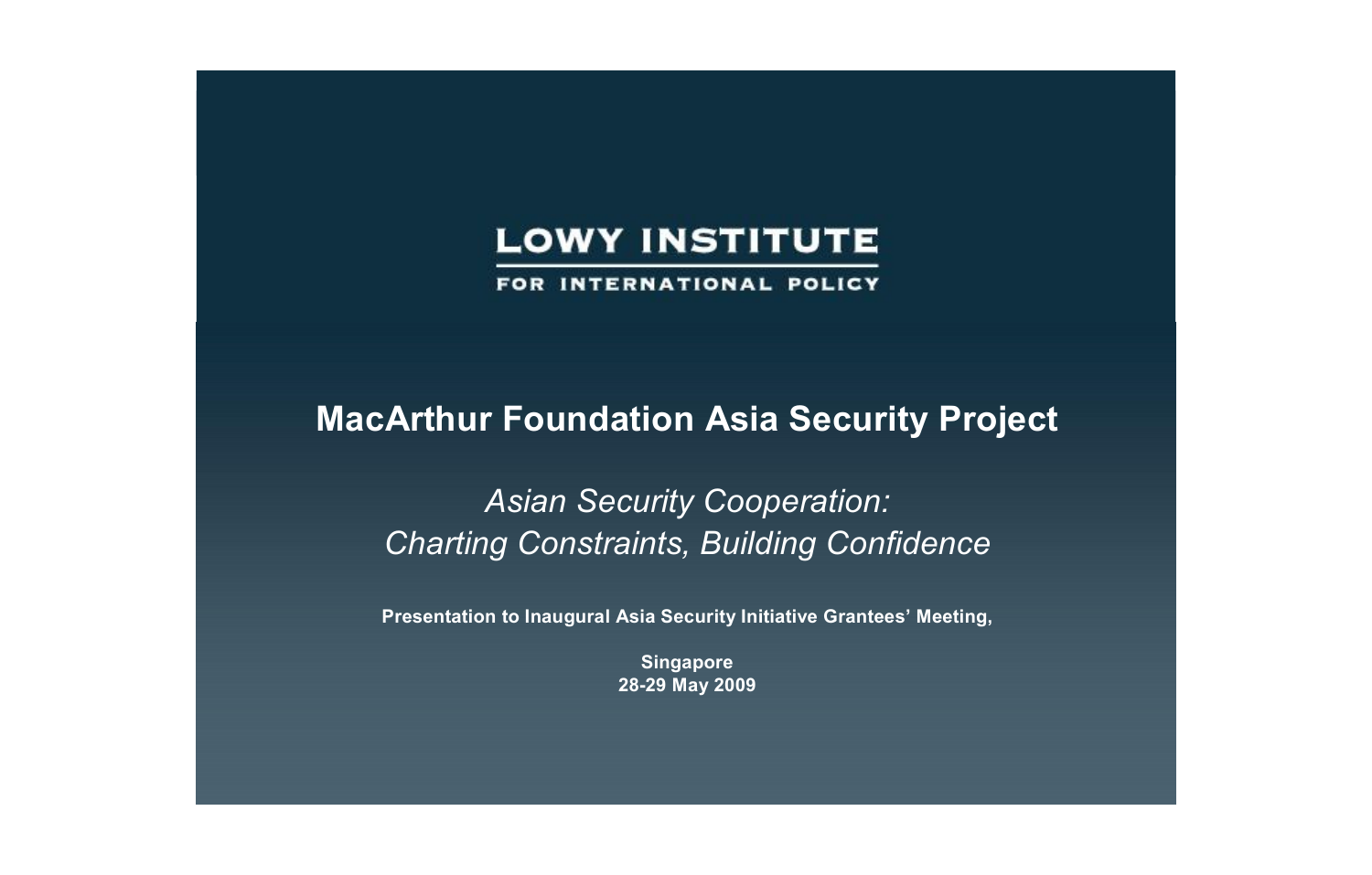**INTERNATIONAL POLICY** 

## **Overview**

- Three year integrated project, with phased approach.
- Devise and promote a practical agenda for regional security cooperation.
- **KRUMANIG Multidisciplinary research methodologies.**
- **Emphasis on realism as the basis for analysis.**
- **Disseminated through multiple publications, as** well as new and different media.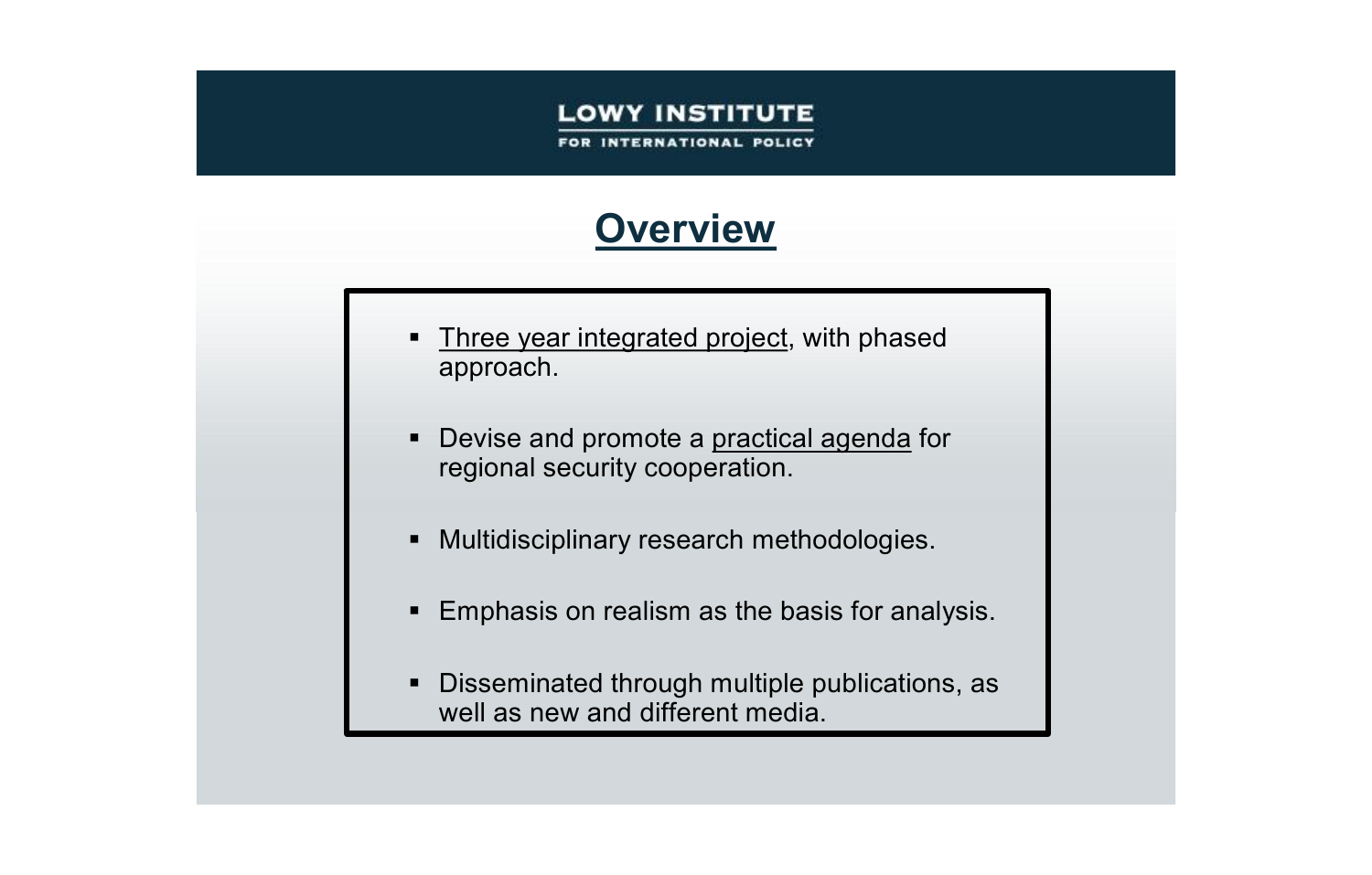**INTERNATIONAL POLICY** 

# **Background**

- Asia has enjoyed an era of peace, stability, and prosperity.
- The stable regional order has not been uniformly beneficial and uneven rates of economic growth are changing the balance of power.
- Security and stability are becoming increasingly precarious.
- **Cooperation is becoming more critical, less attainable, as new risks emerge – e.g. energy security, nuclear proliferation.**

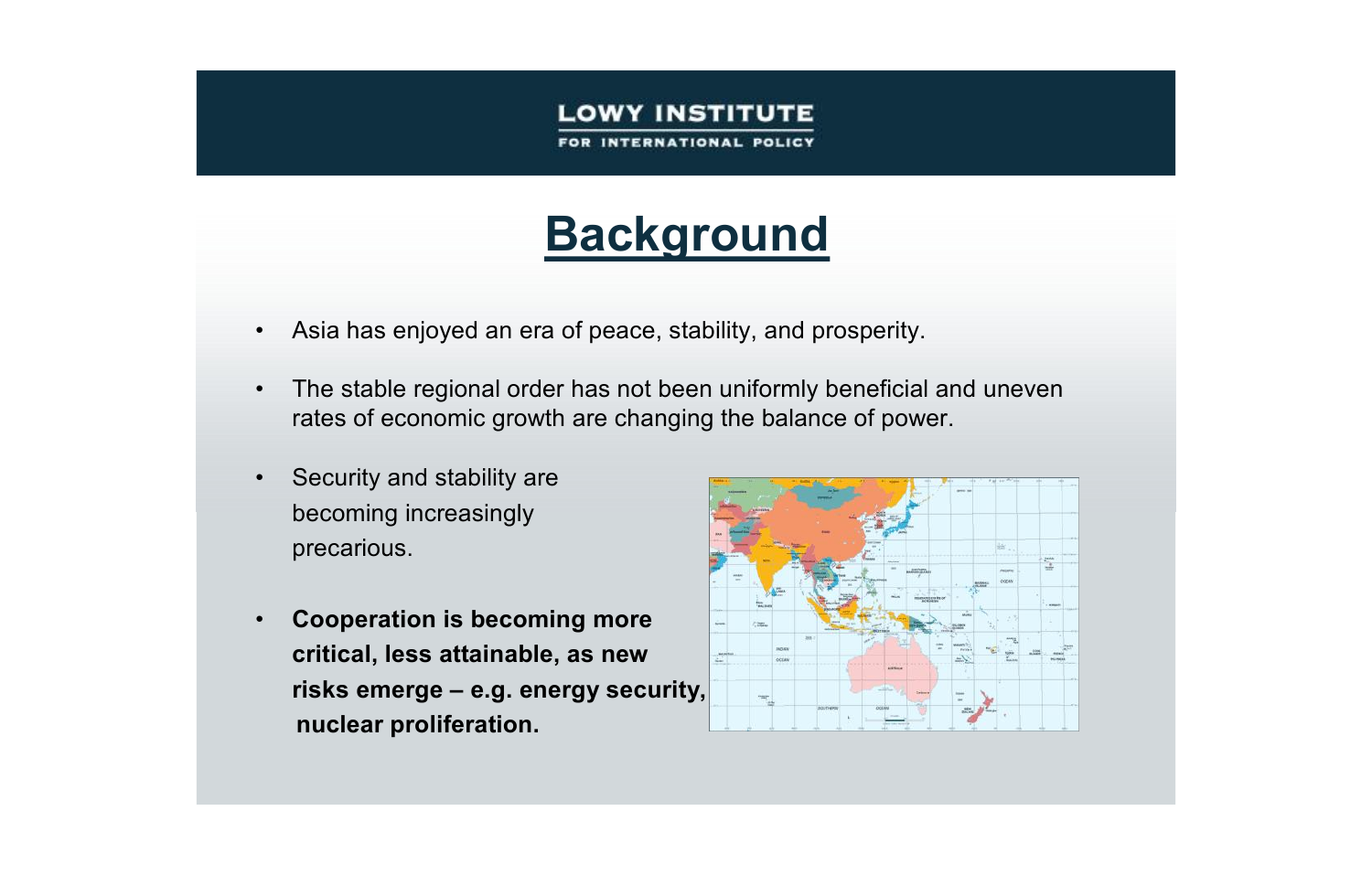## **3 Phases**

### **Phase 1**

Charting the limits of and constraints to regional security cooperation.

### **Phase 2**

Analyzing the ways in which cooperation can be maximised up to the boundaries imposed by those constraints.

### **Phase 3**

Devising the confidence-building measures needed to minimise risks of armed conflict in those areas where cooperation is not a realistic option.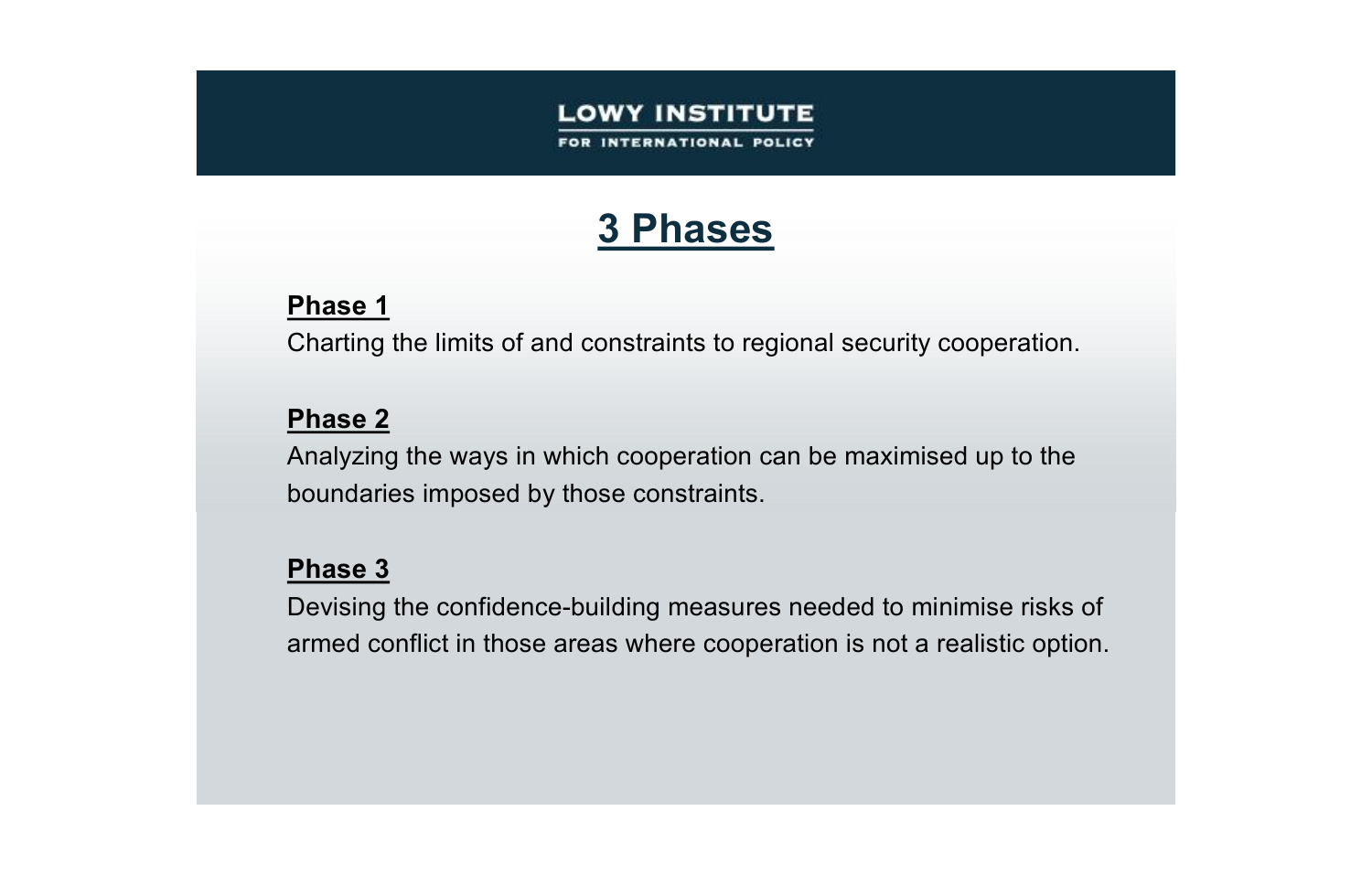**ERNATIONAL POLICY** 

## **Phase 1**

#### *Identifies and analyzes impediments to cooperation and sources of insecurity*



- •Rising Chinese power
- •Relative decline of US primacy
- •Japanese normalisation/strategic anxiety
- •A rising India
- •Strategic flashpoints (North Korea and Taiwan)
- •Unresolved historical and territorial issues
- •Transnational security challenges
- •Competition for energy and resources
- •Anaemic multilateral security architecture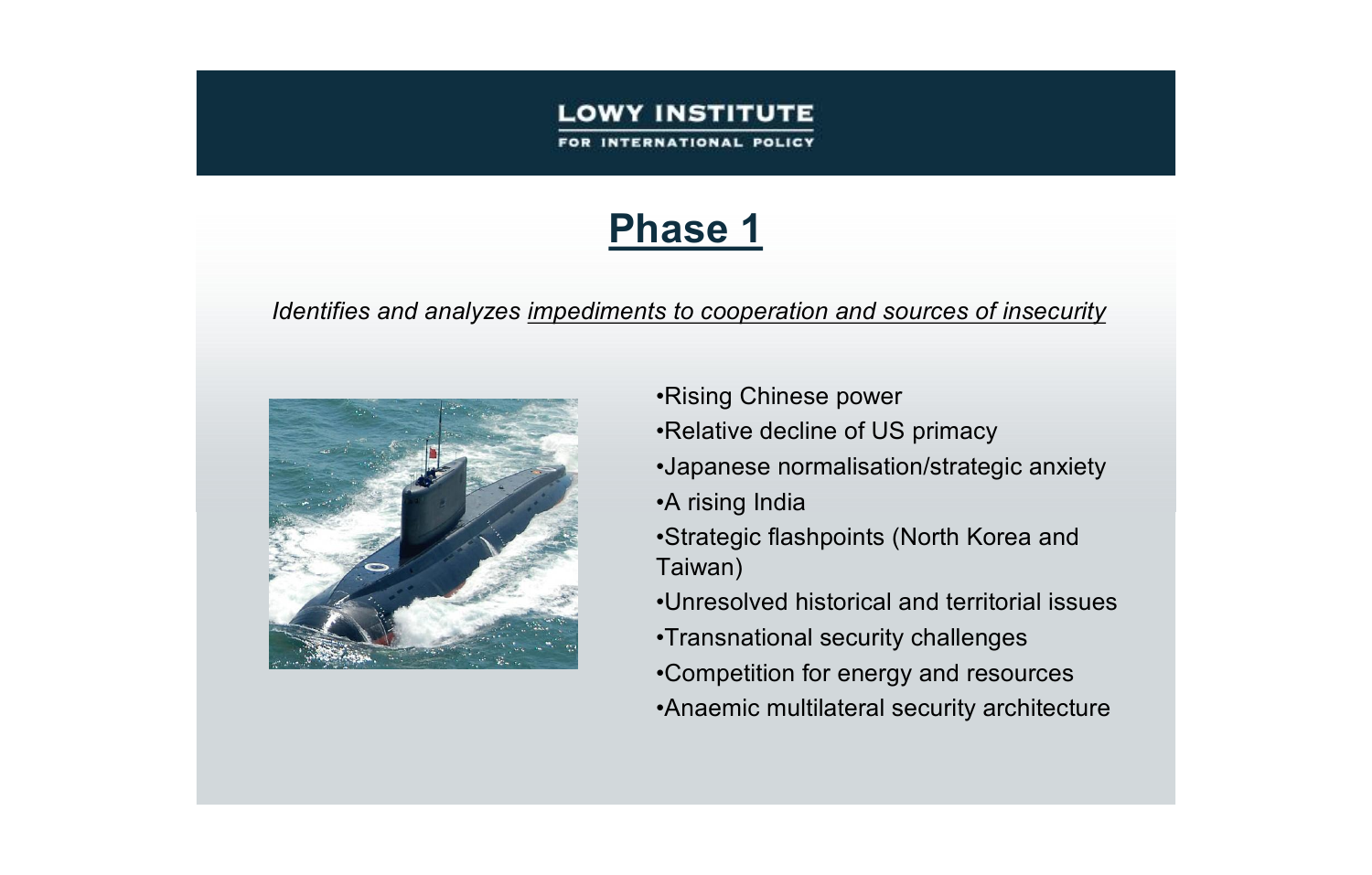# **Phase 2**

#### *Recommend ways to expand cooperation to the realistic limits*

- Identify issues most amenable to effective security cooperation.
- ß Analyse the bilateral, multilateral, and minilateral arrangements in which cooperation may be pursued.
- **Examine concessions required of each actor, and the costs relative to** benefits that each stands to gain from expanded security cooperation.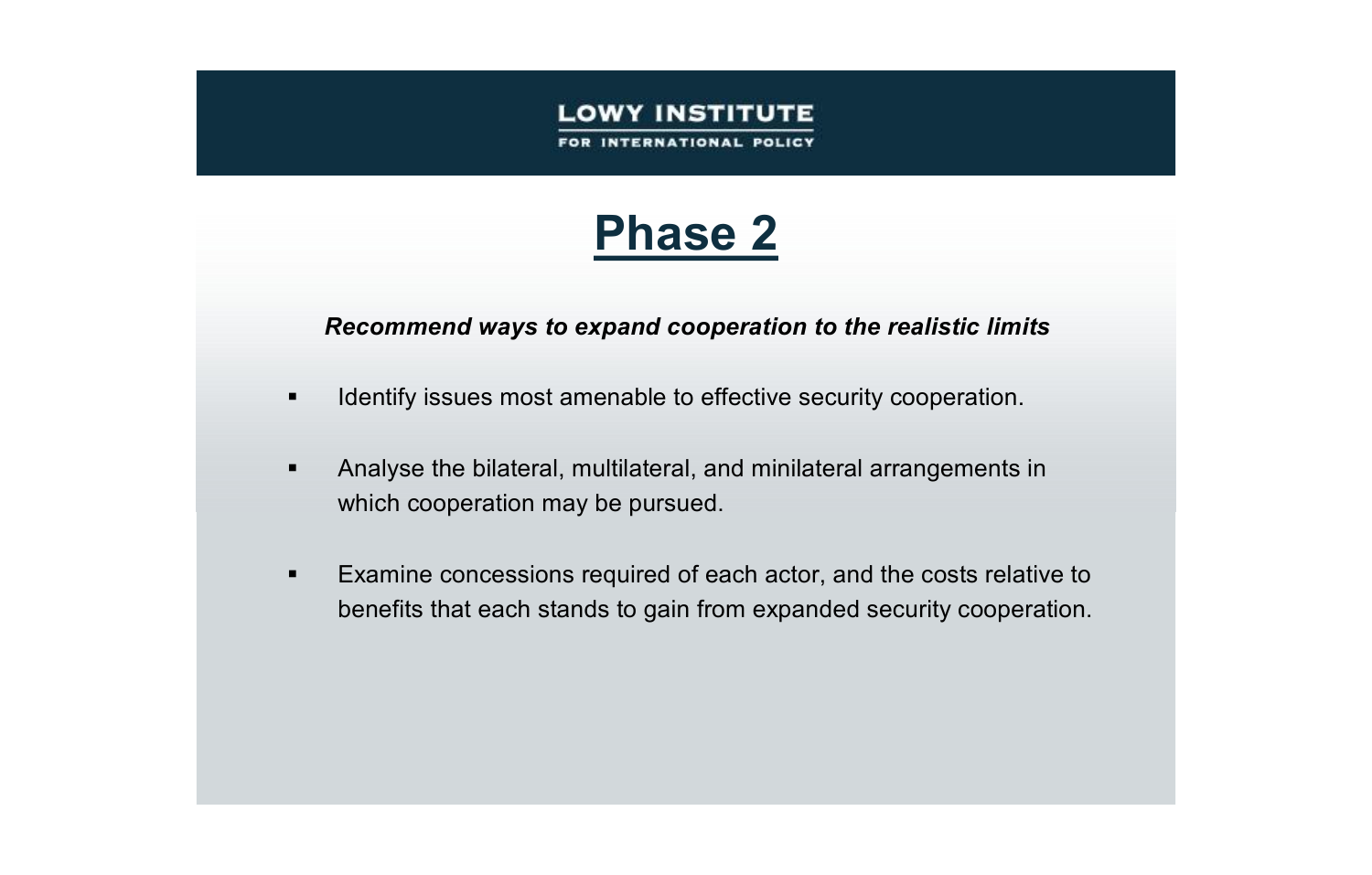FOR INTERNATIONAL POLICY

## **Phase 3**

- **Formulate an agenda for confidence building in those areas that remain beyond the viable prospect of cooperation.**
	- **Translate the judgments of the first two phases into a practical set of recommendations to improve the stability and predictability of major power relations.**



• **Promote overall findings and advocate for recommendations to be incorporated into regional security policies.**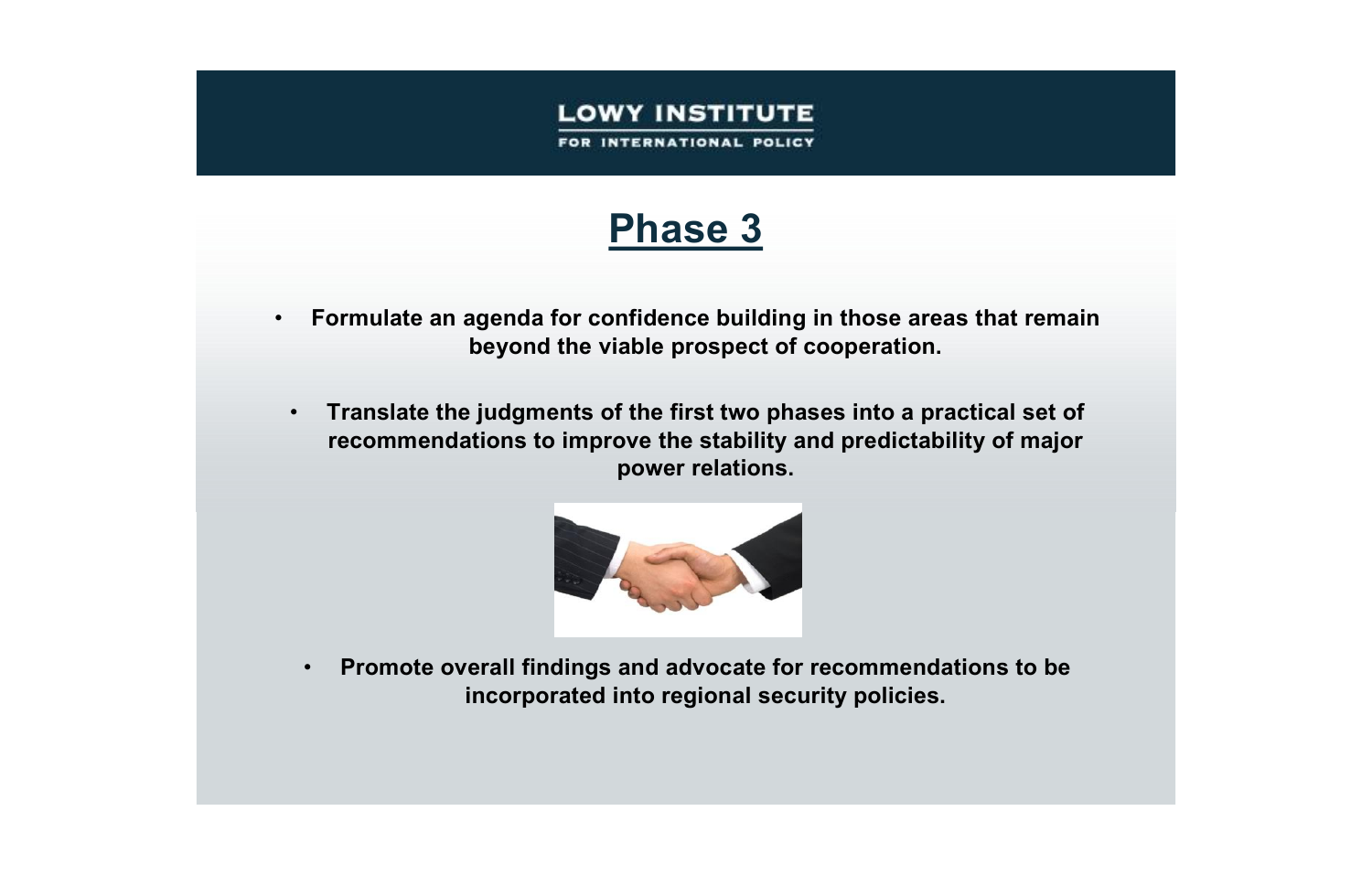INTERNATIONAL POLICY

# **Methodology**

Diverse research methodologies, reflecting an emphasis on practical policy options and a breadth of expert views among key strategic actors.

- $\triangleright$  Close attention given to historical legacies, and territorial issues in the region.
- $\triangleright$  Convene leading regional thinkers and policy-makers for conferences, roundtables and workshops.
- $\triangleright$  Collection and analysis of a large and authoritative body of data, including the potential for opinion polling throughout the region and in the United States.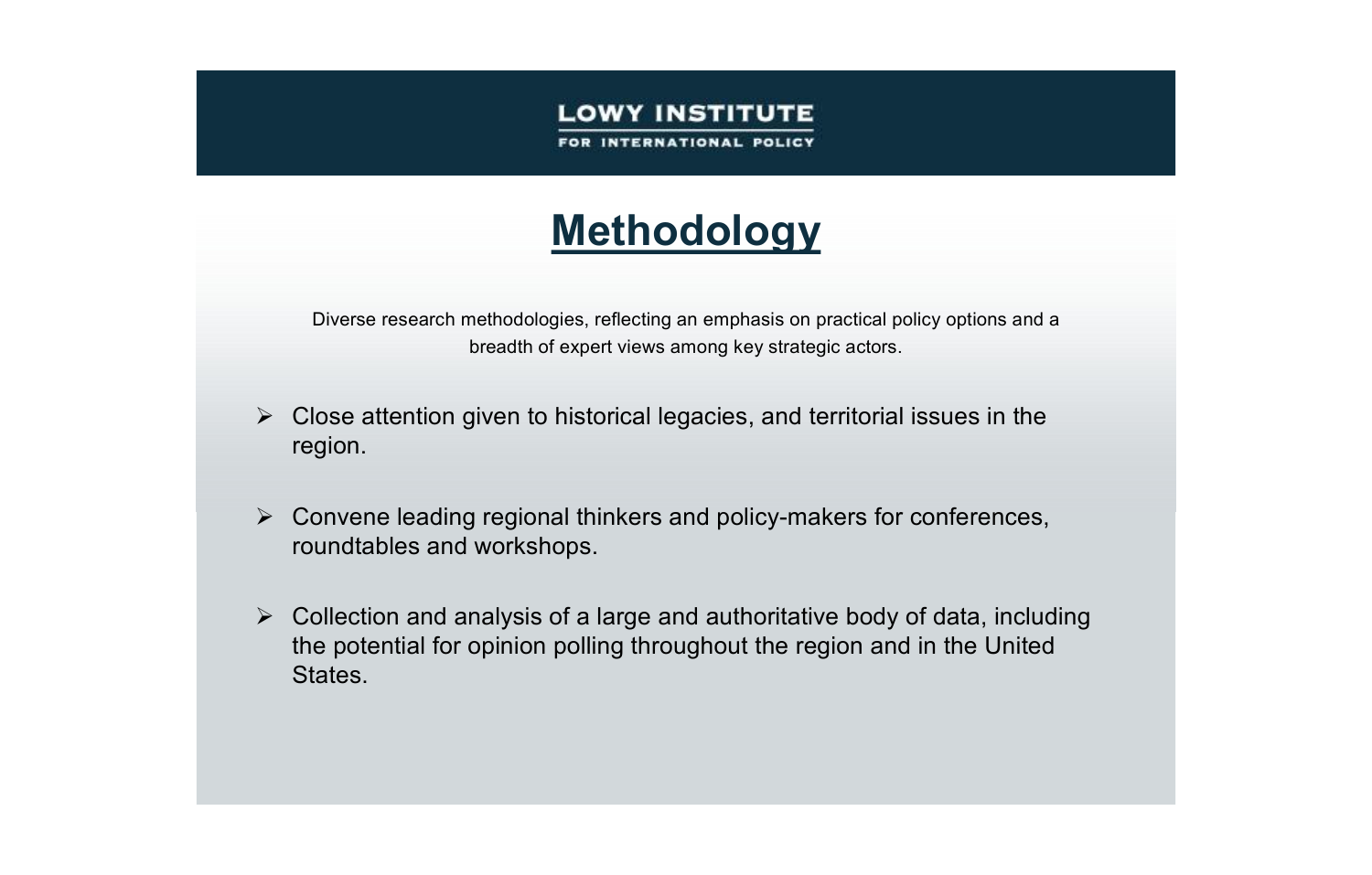**INTERNATIONAL POLICY** 

## **Working Assumptions**

- $\blacksquare$  In a self-help world, states will generally attempt to maximise their relative power.
- Where cooperation does occur, it tends to arise as a result of states pursuing their own self-interest.



- National security ranks as the highest priority for states, especially in Asia, where sovereign major powers coexist and multilateral security structures provide no reliable basis for conflict resolution/prevention.
- **States will not act against what they perceive to be their own best** interests.
- High levels of security cooperation tend to be rare in the absence of a unifying threat.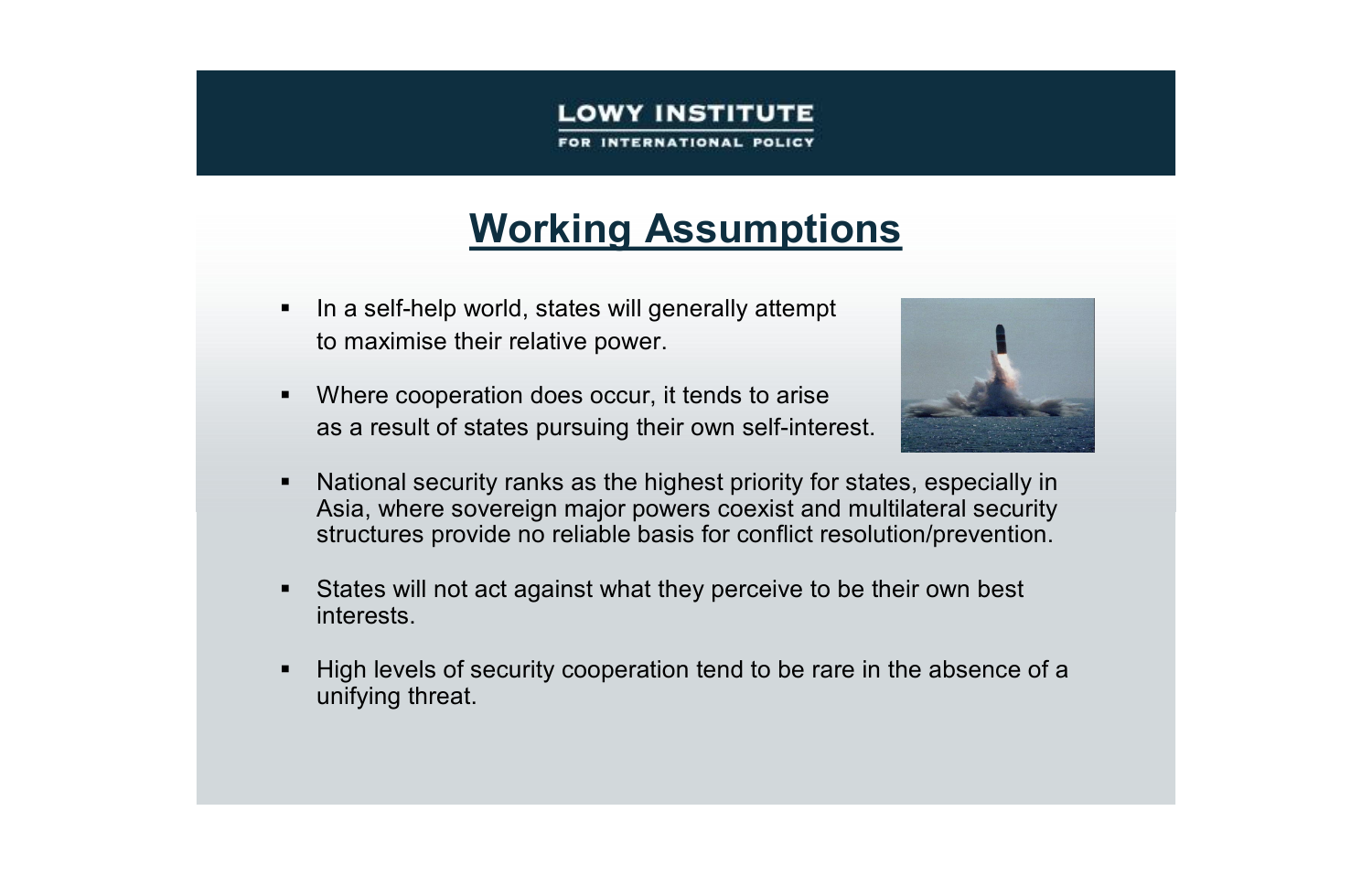INTERNATIONAL POLICY

## **Central Research Questions**

- 1. Can the US alliance system continue to underpin peace and stability in Asia, despite a more even distribution of power?
- 2. Could the US reduce its strategic footprint in Asia without unleashing an intense military competition between China and Japan?
- 3. Does China aspire to its own dominance in Asia, and if so what might be the defining features of Chinese primacy?
- 4. To what extent must Chinese power grow relative to the US before Japan resumes a path of normalcy in strategic affairs?
- 5. What role might India play in the balance of power in East Asia?
- 6. To what extent is a shared aversion to major power war sufficient to underpin cooperative relations among the region's biggest powers?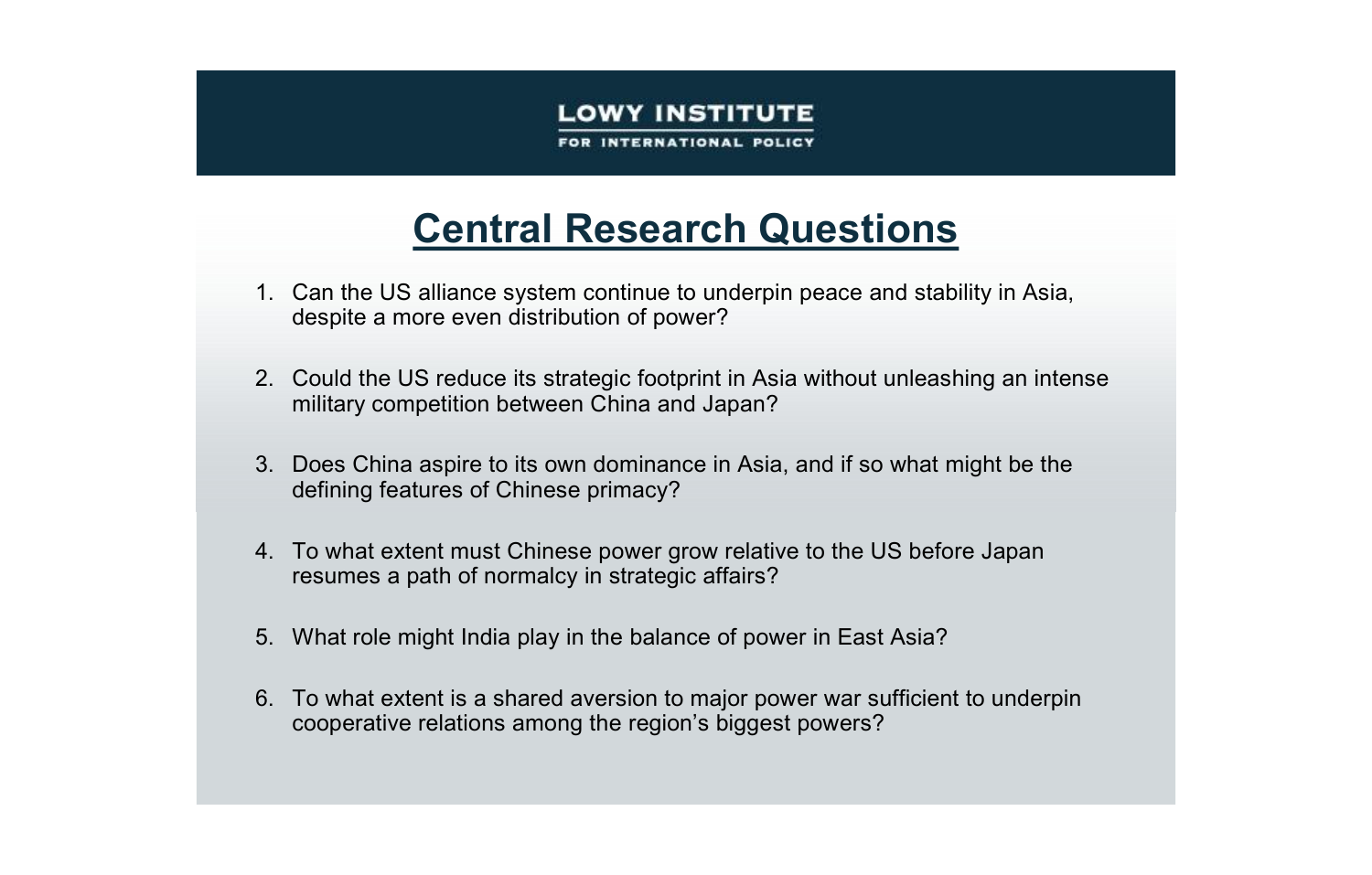**INTERNATIONAL POLICY** 

## **Dissemination**

**The project will be disseminated though various traditional and new media, including:**

- Monograph length *Lowy Institute Papers*
- A number of shorter Lowy publications *Policy Briefs, Analyses,* and *Perspectives*
- Public presentations*,* round tables, and conferences
- Audio podcasts and television websites
- The Lowy Institute's widely read blog, *The Interpreter*
- Opinion pieces in major regional newspapers

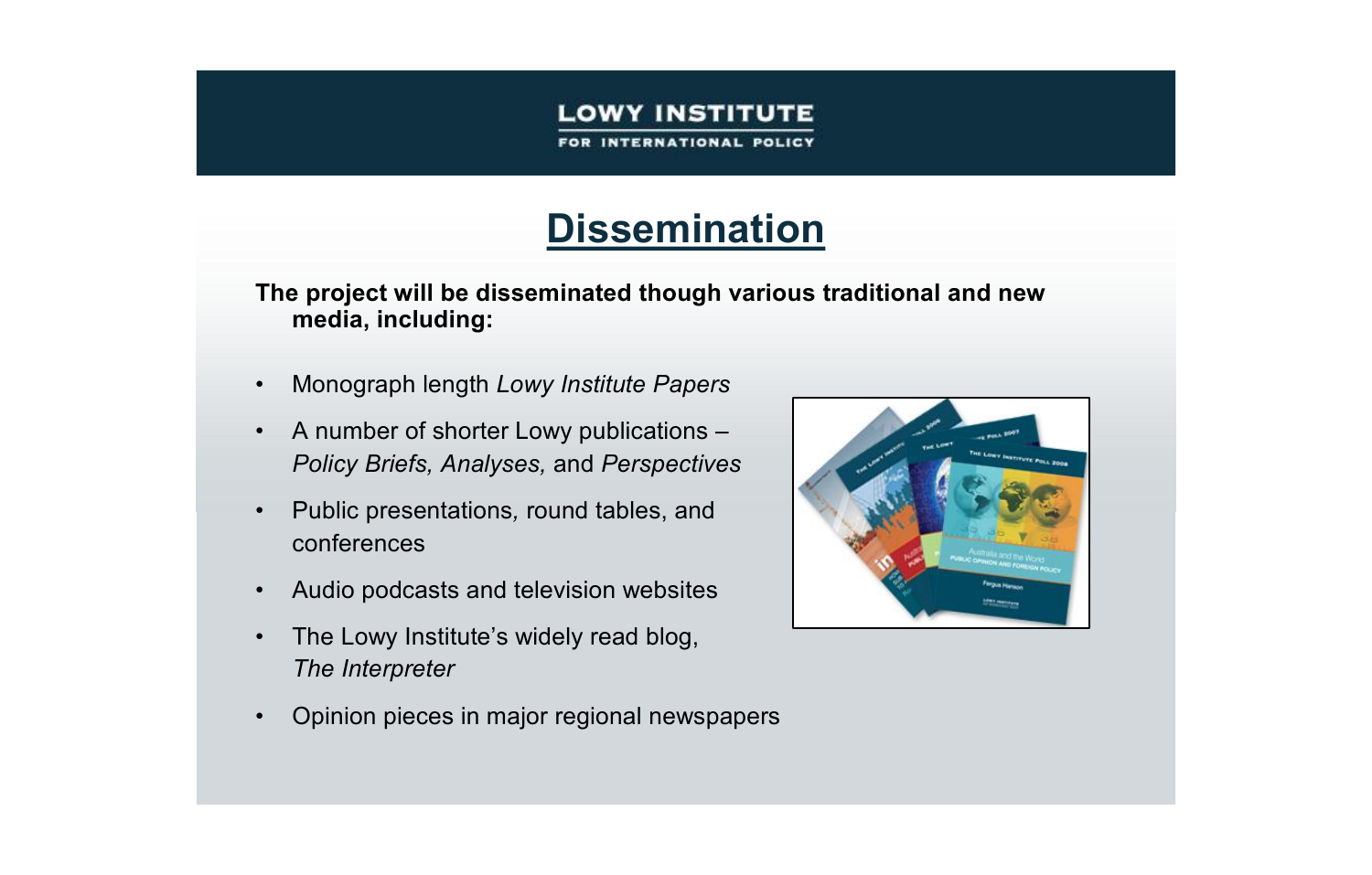FOR INTERNATIONAL POLICY

## **Preview of Opening Publication**

## **ASIAN FUTURES: Strategic pathways to a new security order**

A short exposition on the strategic dynamics that might give rise, over the long-term, to:

- 1. Enduring US primacy
- 2. Chinese primacy
- 3. A balance of power
- 4. An Asian concert of powers